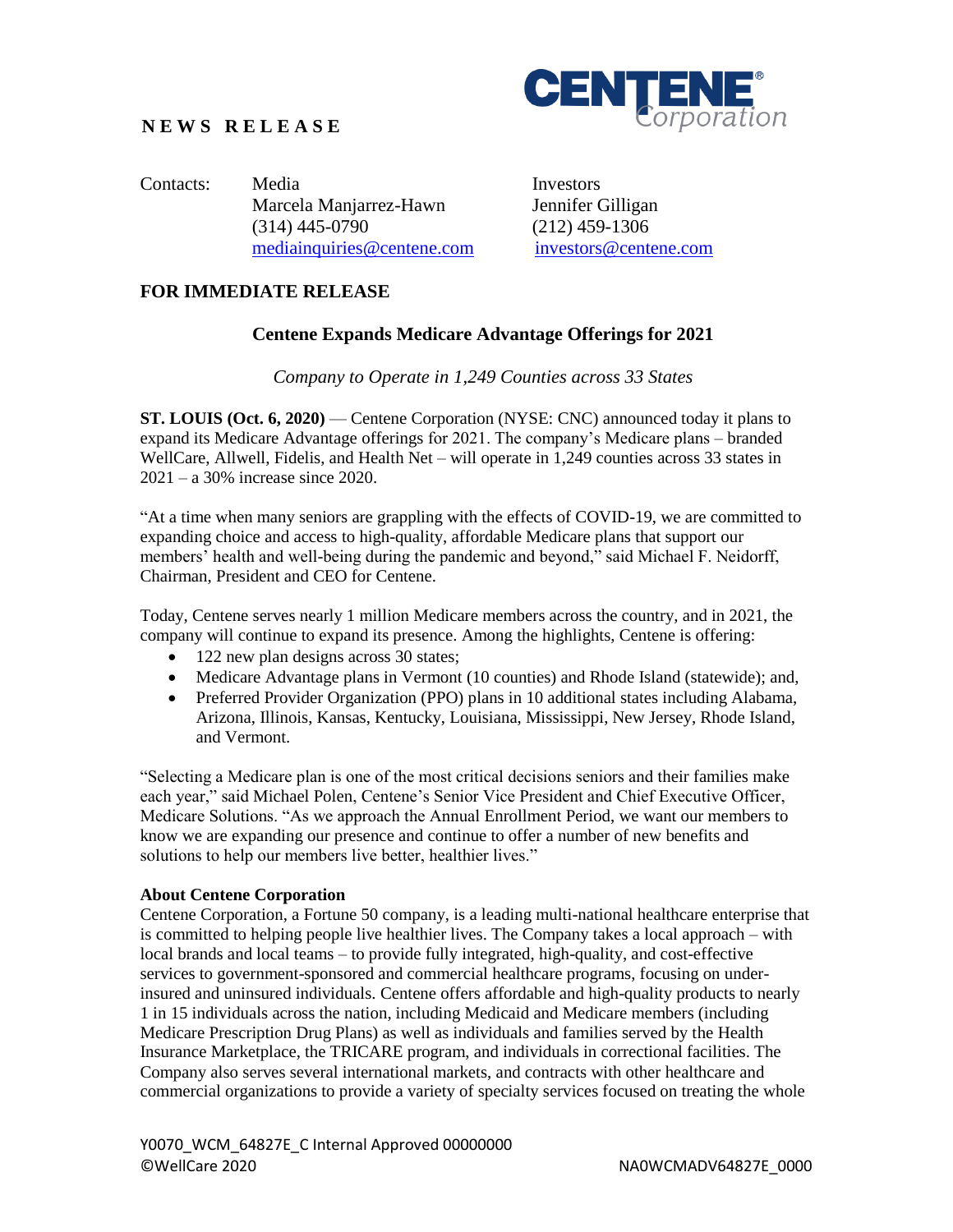person. Centene focuses on long-term growth and the development of its people, systems and capabilities so that it can better serve its members, providers, local communities, and government partners.

Centene uses its investor relations website to publish important information about the company, including information that may be deemed material to investors. Financial and other information about Centene is routinely posted and is accessible on Centene's investor relations website, [https://investors.centene.com.](https://c212.net/c/link/?t=0&l=en&o=2912786-1&h=1371427921&u=https%3A%2F%2Finvestors.centene.com%2F&a=https%3A%2F%2Finvestors.centene.com)

#### **Cautionary Statements on Forward-Looking Statements of Centene Corporation**

All statements, other than statements of current or historical fact, contained in this communication are forward-looking statements. Without limiting the foregoing, forward-looking statements often use words such as "believe," "anticipate," "plan," "expect," "estimate," "intend," "seek," "target," "goal," "may," "will," "would," "could," "should," "can," "continue" and other similar words or expressions (and the negative thereof). Centene (the "Company", "our", or "we") intends such forward-looking statements to be covered by the safe-harbor provisions for forward-looking statements contained in the Private Securities Litigation Reform Act of 1995, and we are including this statement for purposes of complying with these safe-harbor provisions. In particular, these statements include, without limitation, statements about Centene's intended use of proceeds from this offering, including in connection with the 2022 Notes Redemption and the 2025 Notes Redemptions, future operating or financial performance, market opportunity, growth strategy, competition, expected activities in completed and future acquisitions, including statements about the impact of Centene's recently completed acquisition (the "WellCare Acquisition") of WellCare Health Plans, Inc. ("WellCare"), other recent and future acquisitions, investments and the adequacy of Centene's available cash resources. These forward-looking statements reflect Centene's current views with respect to future events and are based on numerous assumptions and assessments made by Centene in light of Centene's experience and perception of historical trends, current conditions, business strategies, operating environments, future developments and other factors Centene believes appropriate. By their nature, forwardlooking statements involve known and unknown risks and uncertainties and are subject to change because they relate to events and depend on circumstances that will occur in the future, including economic, regulatory, competitive and other factors that may cause Centene's or its industry's actual results, levels of activity, performance or achievements to be materially different from any future results, levels of activity, performance or achievements expressed or implied by these forward-looking statements. These statements are not guarantees of future performance and are subject to risks, uncertainties and assumptions. All forward-looking statements included in this communication are based on information available to Centene on the date of this communication. Except as may be otherwise required by law, Centene undertakes no obligation to update or revise the forward-looking statements included in this communication, whether as a result of new information, future events or otherwise, after the date of this communication. You should not place undue reliance on any forward-looking statements, as actual results may differ materially from projections, estimates, or other forward-looking statements due to a variety of important factors, variables and events including but not limited to: the impact of COVID-19 on global markets, economic conditions, the healthcare industry and Centene's results of operations, which is unknown, and the response by governments and other third parties; uncertainty as to Centene's expected financial performance during the period of integration of the WellCare Acquisition; the possibility that the expected synergies and value creation from the WellCare Acquisition will not be realized, or will not be realized within the expected time period; the risk that unexpected costs will be incurred in connection with the integration of the WellCare Acquisition or that the integration of WellCare will be more difficult or time consuming than expected; unexpected costs, charges or expenses resulting from the WellCare Acquisition; the inability to retain key